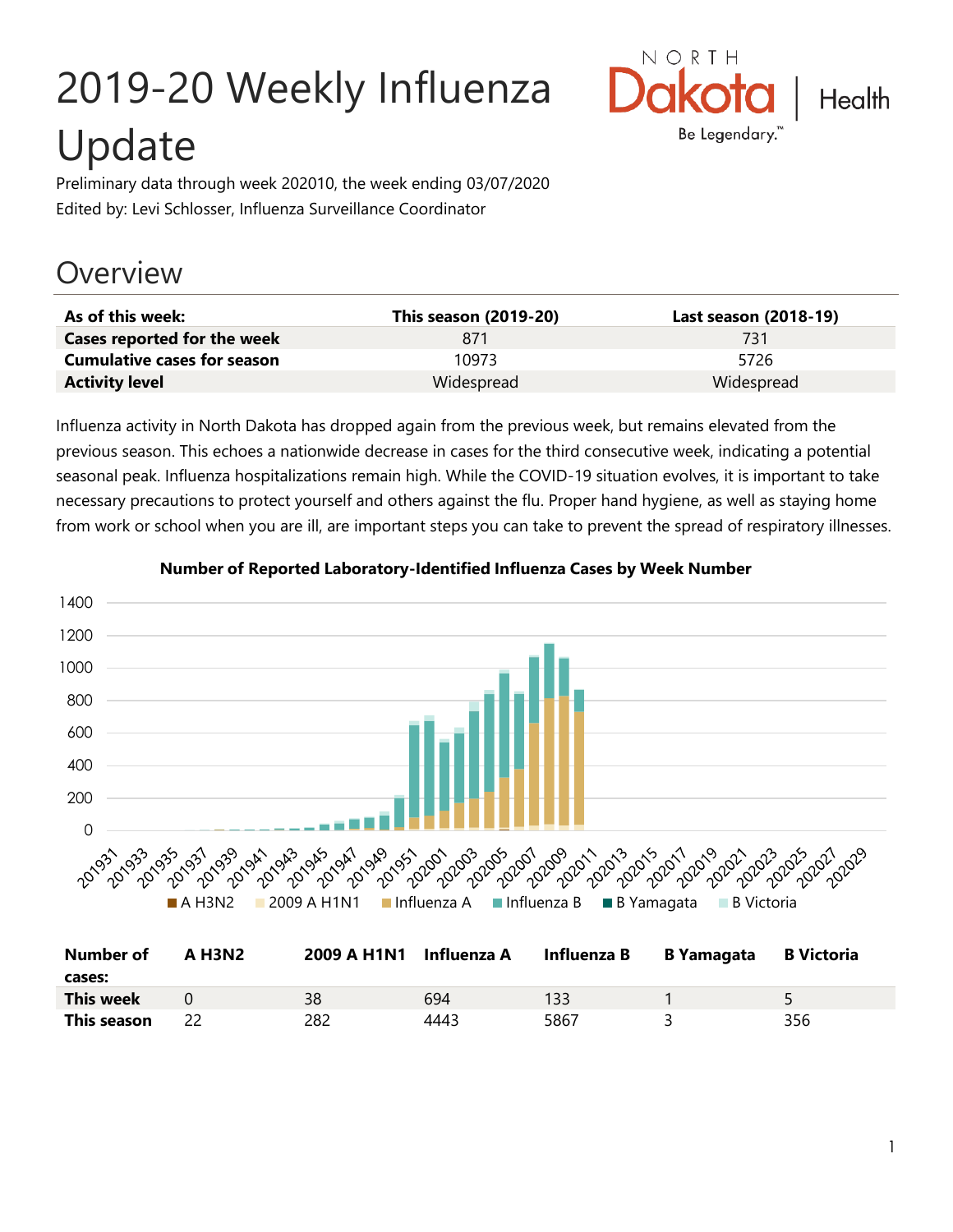Laboratory-confirmed influenza is a reportable disease in North Dakota. Influenza "cases" include people that have tested positive for influenza in a healthcare setting. It does not include people with influenza who did not seek healthcare, or who were diagnosed without a lab test, which is common. The true number of people with influenza in North Dakota is underrepresented, but case data allows us to see where and in what populations influenza is circulating. It also provides context regarding how the current season compares with previous seasons. Find more information about cases on [www.ndflu.com.](file://///nd.gov/doh/DOH-DATA/MSS/DC/PROGRAM/IMMUNE/Immunize/Influenza/Inf18-19/Surveillance/Weekly%20Summaries/www.ndflu.com)



# Case Demographics

MALE FEMALE



 $\lt 10$  10-19 20-29 30-39 40-49 50-59 60+

Powered by Bing © GeoNames, Navteq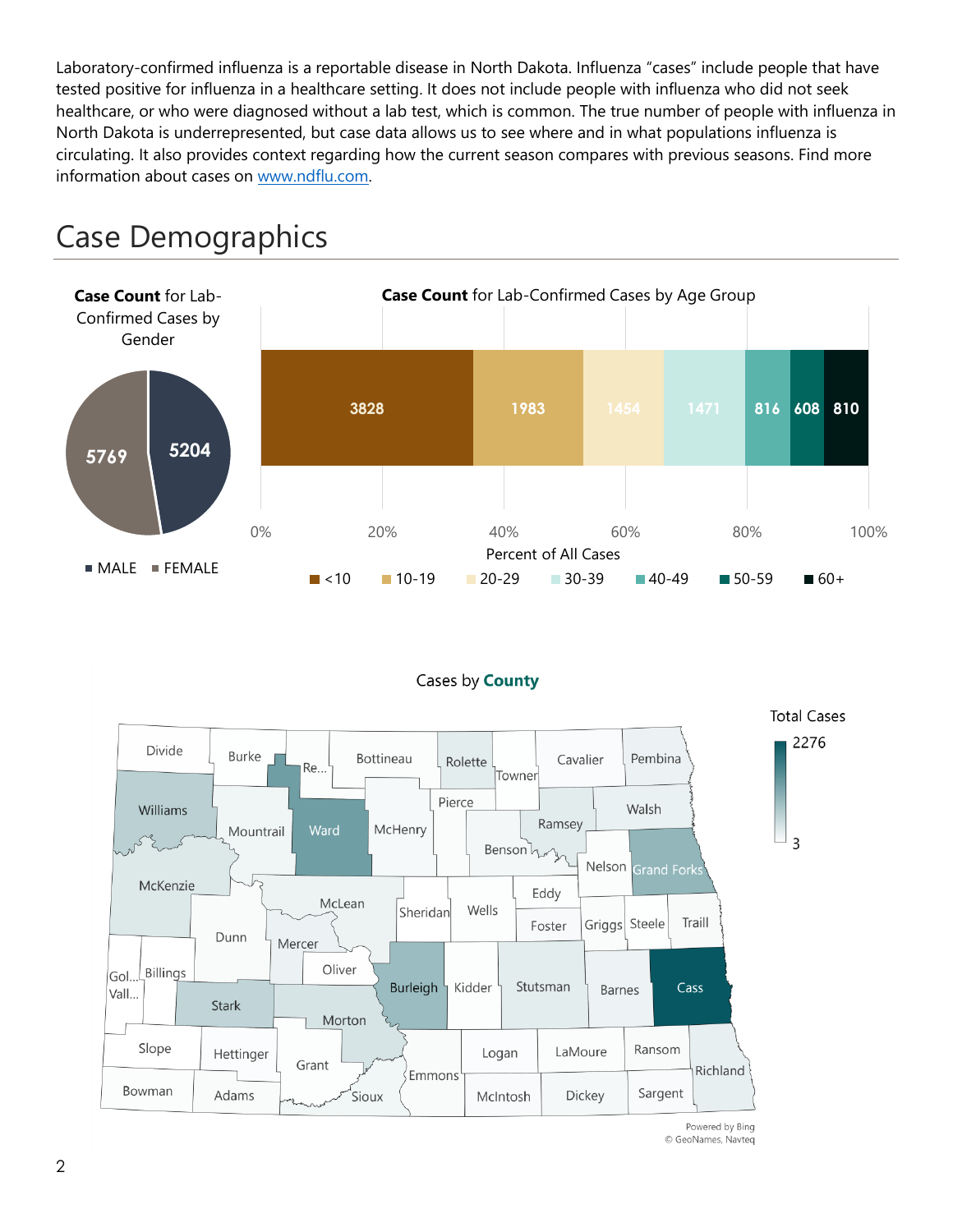# **Outbreaks**

During the influenza season, influenza outbreaks are common anywhere people gather, including schools, child care centers, and health care facilities. Outbreaks of influenza or influenza-like illness may be reported to the NDDoH. The following outbreaks have been reported this season:

| <b>Setting</b>                           | <b>Number of outbreaks</b> | <b>Identified pathogens</b> |
|------------------------------------------|----------------------------|-----------------------------|
| Long Term Care, Basic Care,              | 21                         | Influenza A, B              |
| <b>Assisted Living</b><br><b>Schools</b> |                            | $\overline{\phantom{0}}$    |
| <b>Child Care Centers</b>                | 5.                         | Influenza A, B              |

# Surveillance Programs

In addition to case reporting, the NDDoH uses a variety information sources to fully describe of what is happening during the influenza season.

#### Hospitalizations

This season, the NDDoH has introduced a new influenza hospitalization surveillance program. Select North Dakota hospitals report the number influenza-related hospitalizations weekly to the NDDoH. Because this surveillance methodology is new, hospitalization numbers this year may not be comparable to previous years.



#### **Total number of Hospitalizations: This week** 76 **This season** 368

### Deaths

Data on pneumonia and influenza deaths is obtained from Vital Records and based on the cause of death listed on the death certificate.



**Total number of deaths for the season: Pneumonia** 278 **Influenza** 12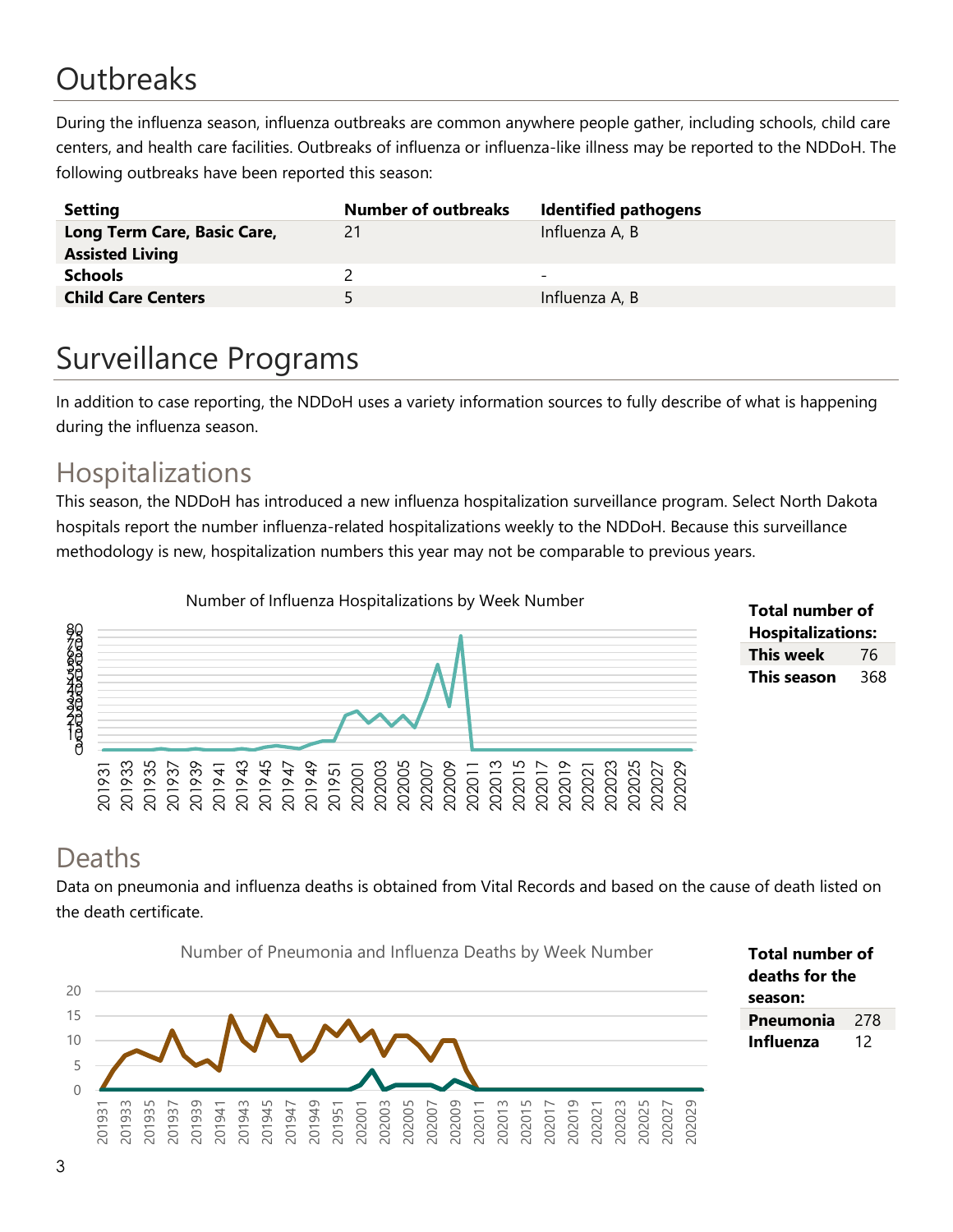### Outpatient Influenza-like Illness

The NDDoH participates in the national U.S. Outpatient Influenza-like Illness Surveillance Network (ILINet). Data from participating outpatient providers in North Dakota are pooled to create a state-wide estimate for the weekly percent of healthcare visits due to influenza-like illness (ILI). Patients presenting with a fever of 100ºF or greater and a cough and/or sore throat are considered to have ILI. For more information on state and national ILINet data, see **FluView** [Interactive.](https://gis.cdc.gov/grasp/fluview/fluportaldashboard.html)



Percent of Outpatient Visits Due to Influenza-like Illness by Week, Current and Previous Season

#### Sentinel Laboratory Data

The NDDoH receives influenza and RSV testing data from participating sentinel laboratories across the state. The total number of positive tests and the total number of tests conducted are reported and used to create a state-wide percent positivity statistic. For influenza, percent positivity of 10% or greater indicates "season level" influenza activity.

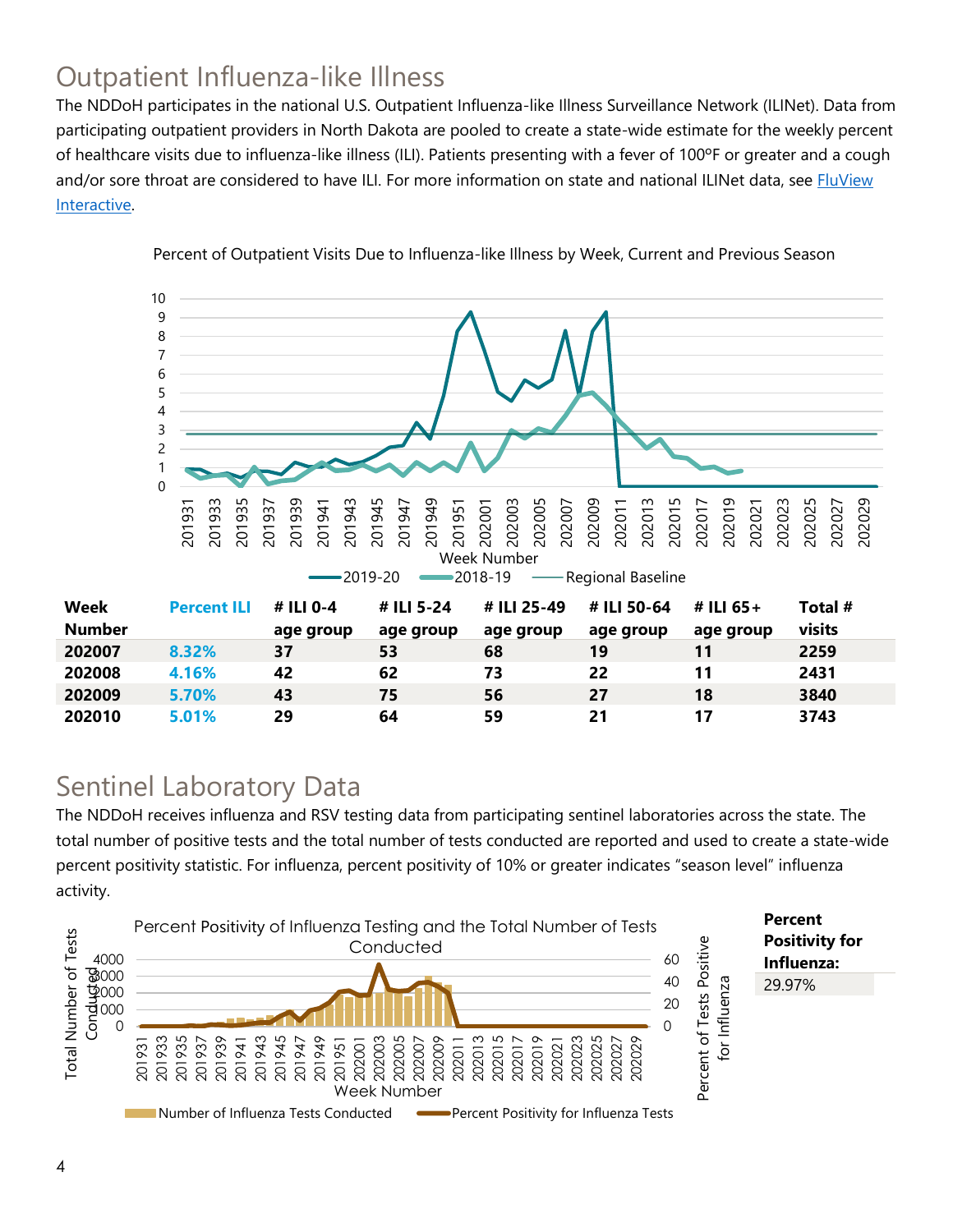

#### School Absenteeism

During the influenza season, increases in school absenteeism data can be used as an early indicator for influenza circulation. The NDDoH received absenteeism data from a majority of schools in the state. Data here include absences for all reasons.



# Multi-season Comparison